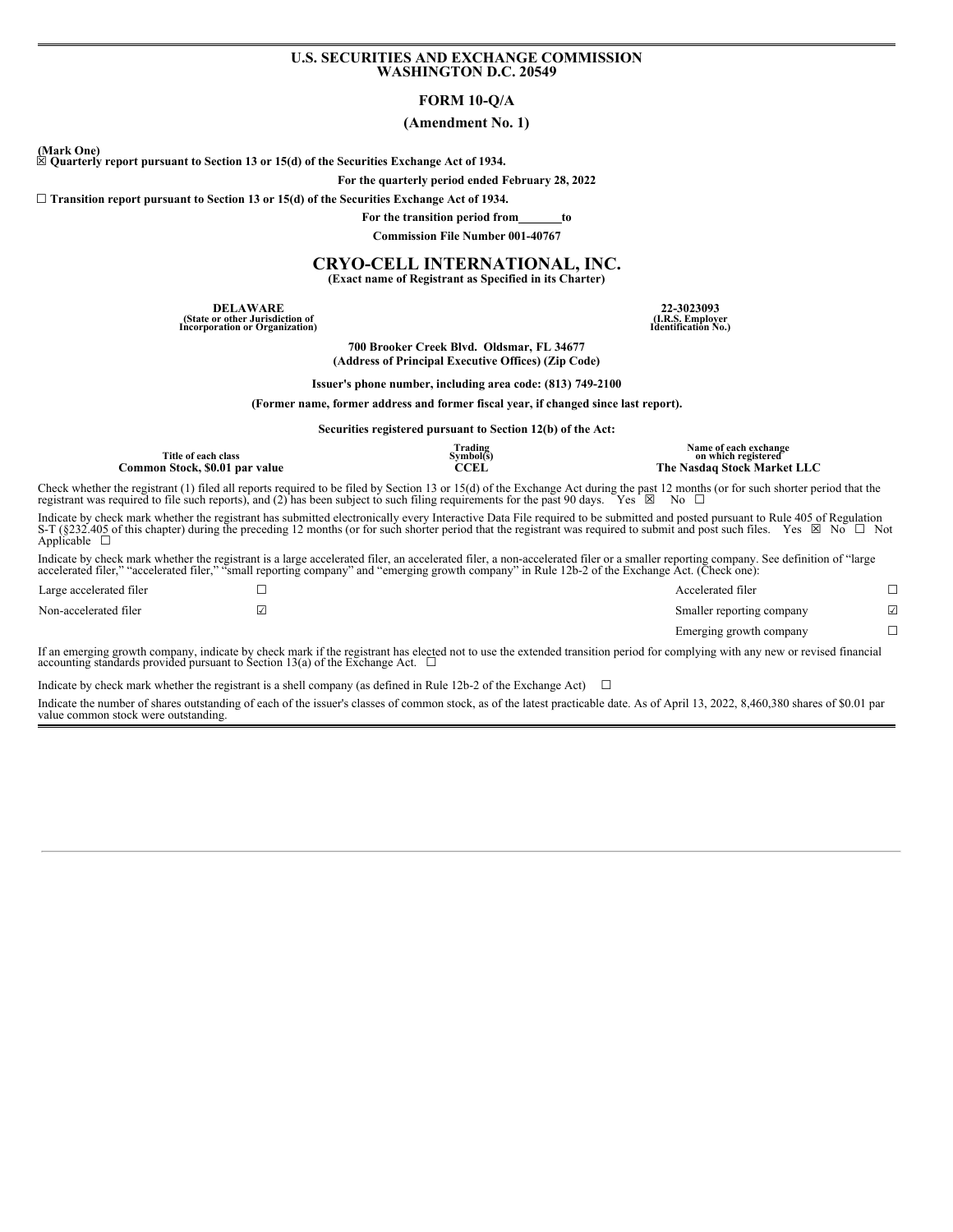#### **Explanatory Note**

This Amendment No. 1 (the "Amendment") to the Quarterly Report on Form10-Q of Cryo-Cell International, Inc. (the "Company") for the first quarter ended February 28, 2022, originally filed with the Securities and Exchange Commission on April 13, 2022 (the "Original Form10-Q"), is being filed solely to correct an error in the third paragraph of Note 14 (Subsequent Events) to the Company's financial statements contained therein. Such third paragraph is replaced with the following:

> On April 4, 2022, the Company filed a Registration Statement on Form S-1 with the Securities and Exchange Commission for a public offering of senior promissory notes. The proposed maximum aggregate offering is \$20,000,000 (exclusive of the underwriter's overallotment option). The Form S-1 has not yet been declared effective by the Securities and Exchange Commission. The Company can provide no assurance that it will consummate an offering under the Form S-1. The foregoing does not constitute an offer of any securities for sale.

This Amendment should be read in conjunction with the Original Form 10-Q, is limited in scope to the correction described above and does not amend, update, or change any other items or disclosures contained in the Original other items or disclosures contained in the Original Form 10-Q. Accordingly, all other items that remain unaffected are omitted in this filing. Except as described in the preceding paragraph, this Amendment does not update any of the information contained in the Original Form 10-Q, which continues to speak as of the original filing date of the Original Form 10-Q.

### **Item 6. Exhibits**

| 31.1    | Certification of Co-CEO Pursuant to Section 302 of the Sarbanes-Oxley Act of 2002.                                      |
|---------|-------------------------------------------------------------------------------------------------------------------------|
| 31.2    | Certification of Co-CEO Pursuant to Section 302 of the Sarbanes-Oxley Act of 2002.                                      |
| 31.3    | Certification of CFO Pursuant to Section 302 of the Sarbanes-Oxley Act of 2002.                                         |
| 32.1    | Certification Pursuant to 18 U.S.C. Section 1350, as Adopted Pursuant to Section 906 of the Sarbanes-Oxley Act of 2002. |
| 101.INS | Inline XBRL Instance Document                                                                                           |
| 101.SCH | Inline XBRL Taxonomy Extension Schema Document                                                                          |
| 101.CAL | Inline XBRL Taxonomy Extension Calculation Linkbase Document                                                            |
| 101.DEF | Inline XBRL Taxonomy Extension Definition Linkbase Document                                                             |
| 101.LAB | Inline XBRL Taxonomy Extension Label Linkbase Document                                                                  |
| 101.PRE | Inline XBRL Taxonomy Extension Presentation Linkbase Document                                                           |
| 104     | Cover Page Interactive Data File (embedded within the Inline XBRL document)                                             |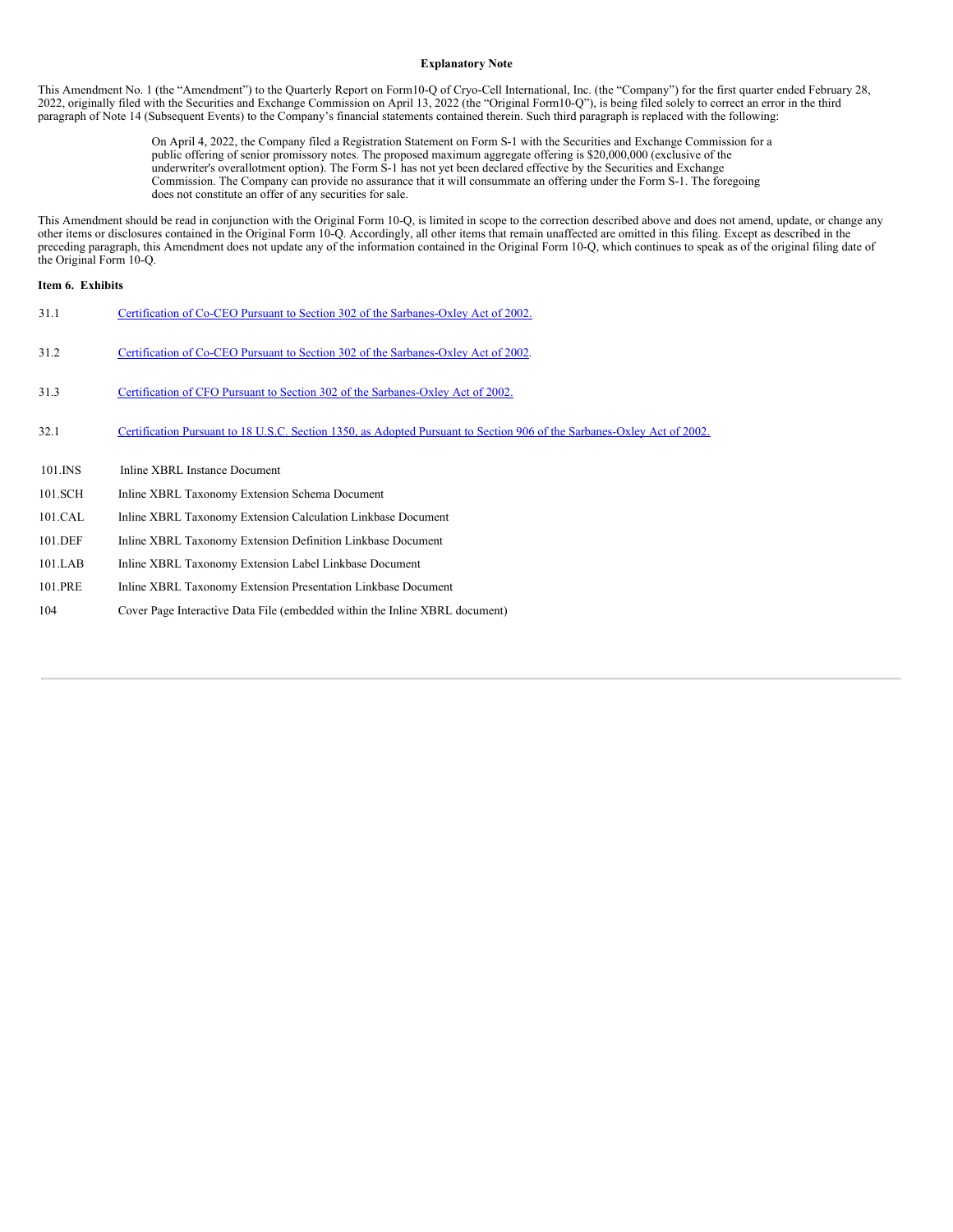# **SIGNATURES**

In accordance with Section 13 or 15(d) of the Securities Exchange Act of 1934, the registrant has duly caused this report to be signed on its behalf by the undersigned thereunto duly authorized.

Cryo-Cell International, Inc.

/s/ David Portnoy David Portnoy Co-Chief Executive Officer

Cryo-Cell International, Inc.

/s/ Mark Portnoy Mark Portnoy Co-Chief Executive Officer

Cryo-Cell International, Inc.

/s/ Jill M. Taymans

Jill M. Taymans Vice President, Finance, Chief Financial Officer

Date: April 27, 2022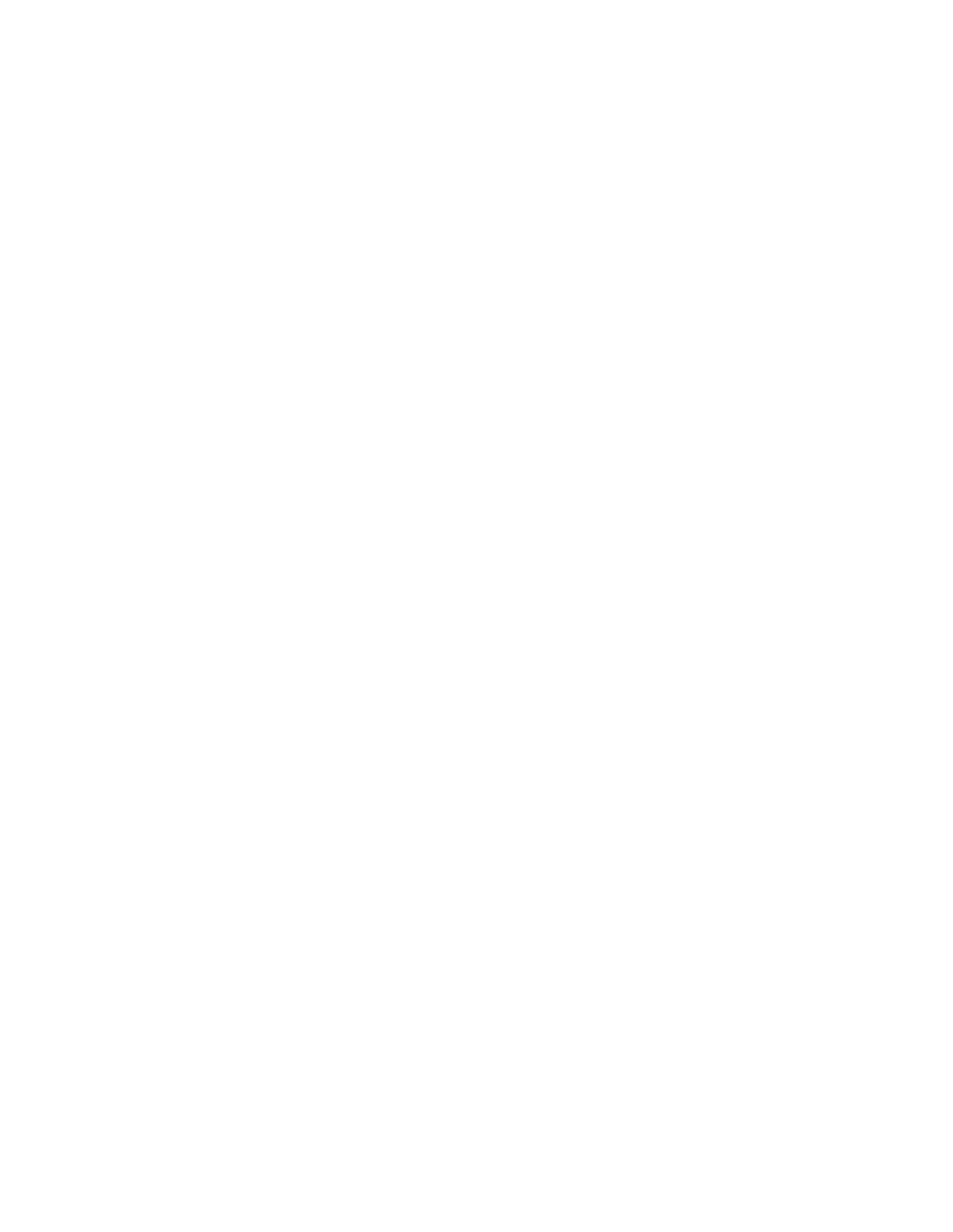### CERTIFICATION OF CO-CHIEF EXECUTIVE OFFICER

<span id="page-4-0"></span>I, David Portnoy, certify that:

1.I have reviewed this quarterly report on Form 10-Q/A of Cryo-Cell International, Inc. (the "Registrant");

2.Based on my knowledge, this report does not contain any untrue statement of a material fact or omit to state a material fact necessary to make the statements made, in light of the circumstances under which such statements were made, not misleading with respect to the period covered by this report;

3.Based on my knowledge, the financial statements, and other financial information included in this report, fairly present in all material respects the financial condition, results of operations and cash flows of the registrant as of, and for, the periods presented in this report;

4.The Registrant's other certifying officer(s) and I are responsible for establishing and maintaining disclosure controls and procedures (as defined in Exchange Act Rules 13a-15(e) and 15d-15(e)) and internal control over financial reporting (as defined in Exchange Act Rules 13a-15(f) and 15d – 15(f)) for the Registrant and have:

(a)Designed such disclosure controls and procedures, or caused such disclosure controls and procedures to be designed under our supervision, to ensure that material information relating to the Registrant, including its consolidated subsidiaries, is made known to us by others within those entities, particularly during the period in which this quarterly report is being prepared;

(b)Designed such internal control over financial reporting, or caused such internal control over financial reporting to be designed under our supervision, to provide reasonable assurance regarding the reliability of financial reporting and the preparation of financial statements for external purposes in accordance with generally accepted accounting principles;

(c)Evaluated the effectiveness of the Registrant's disclosure controls and procedures and presented in this report our conclusions about the effectiveness of the disclosure controls and procedures, as of the end of the period covered by this report based on such evaluation; and

(d)disclosed in this report any change in the Registrant's internal control over financial reporting that occurred during the Registrant's most recent fiscal quarter that has materially affected, or is reasonably likely to materially affect, the Registrant's internal control over financial reporting;

5.The Registrant's other certifying officer(s) and I have disclosed, based on our most recent evaluation of internal control over financial reporting, to the Registrant's auditors and the audit committee of the Registrant's board of directors (or persons performing the equivalent functions):

(a)All significant deficiencies and material weaknesses in the design or operation of internal control over financial reporting which are reasonably likely to adversely affect the Registrant's ability to record, process, summarize and report financial information; and

(b)Any fraud, whether or not material, that involves management or other employees who have a significant role in the Registrant's internal control over financial reporting.

Dated: April 27, 2022 /s/ David Portnoy

David Portnoy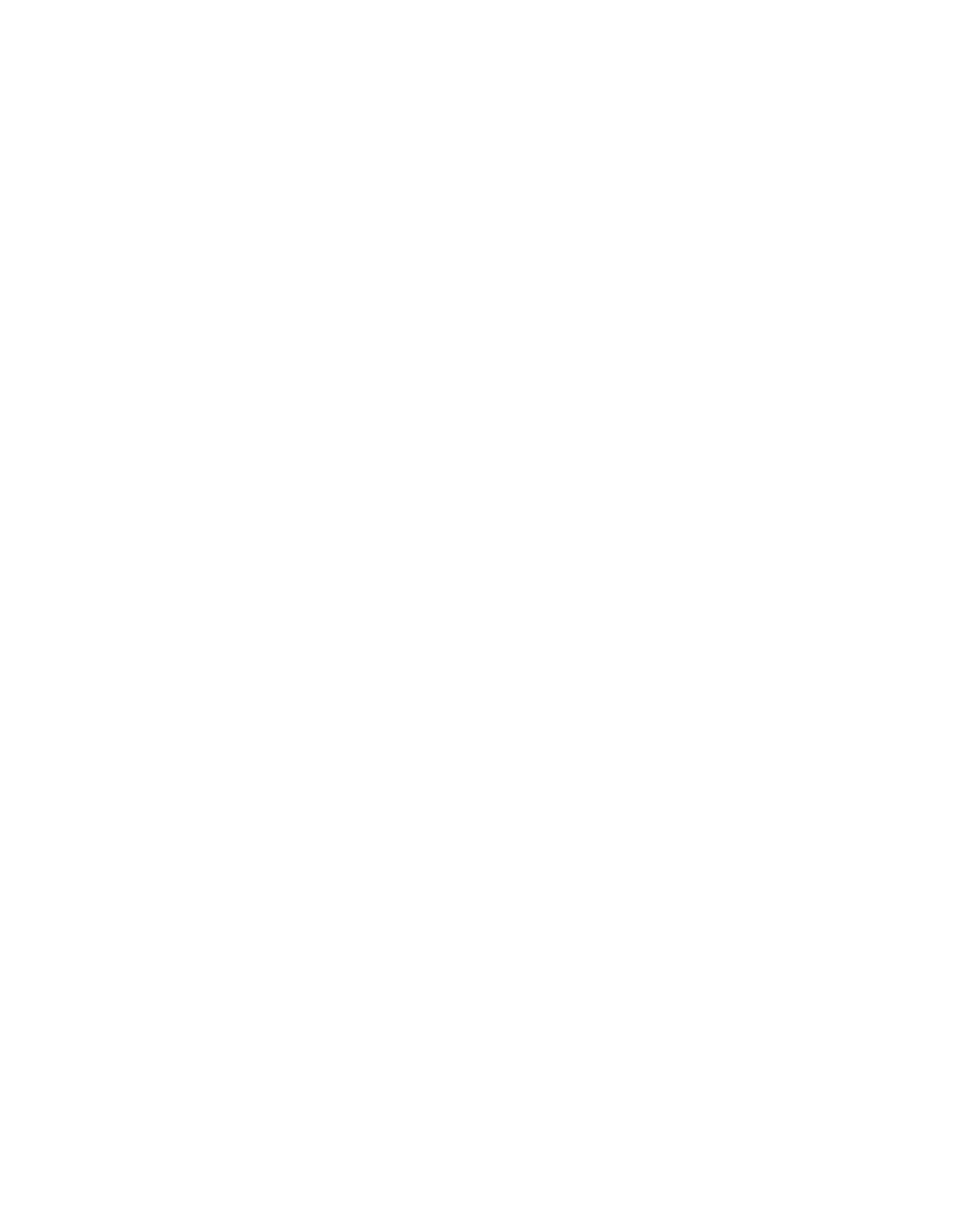### CERTIFICATION OF CO-CHIEF EXECUTIVE OFFICER

<span id="page-6-0"></span>I, Mark Portnoy, certify that:

1.I have reviewed this quarterly report on Form 10-Q/A of Cryo-Cell International, Inc. (the "Registrant");

2.Based on my knowledge, this report does not contain any untrue statement of a material fact or omit to state a material fact necessary to make the statements made, in light of the circumstances under which such statements were made, not misleading with respect to the period covered by this report;

3.Based on my knowledge, the financial statements, and other financial information included in this report, fairly present in all material respects the financial condition, results of operations and cash flows of the registrant as of, and for, the periods presented in this report;

4.The Registrant's other certifying officer(s) and I are responsible for establishing and maintaining disclosure controls and procedures (as defined in Exchange Act Rules 13a-15(e) and 15d-15(e)) and internal control over financial reporting (as defined in Exchange Act Rules 13a-15(f) and 15d – 15(f)) for the Registrant and have:

(a)Designed such disclosure controls and procedures, or caused such disclosure controls and procedures to be designed under our supervision, to ensure that material information relating to the Registrant, including its consolidated subsidiaries, is made known to us by others within those entities, particularly during the period in which this quarterly report is being prepared;

(b)Designed such internal control over financial reporting, or caused such internal control over financial reporting to be designed under our supervision, to provide reasonable assurance regarding the reliability of financial reporting and the preparation of financial statements for external purposes in accordance with generally accepted accounting principles;

(c)Evaluated the effectiveness of the Registrant's disclosure controls and procedures and presented in this report our conclusions about the effectiveness of the disclosure controls and procedures, as of the end of the period covered by this report based on such evaluation; and

(d)disclosed in this report any change in the Registrant's internal control over financial reporting that occurred during the Registrant's most recent fiscal quarter that has materially affected, or is reasonably likely to materially affect, the Registrant's internal control over financial reporting;

5.The Registrant's other certifying officer(s) and I have disclosed, based on our most recent evaluation of internal control over financial reporting, to the Registrant's auditors and the audit committee of the Registrant's board of directors (or persons performing the equivalent functions):

(a)All significant deficiencies and material weaknesses in the design or operation of internal control over financial reporting which are reasonably likely to adversely affect the Registrant's ability to record, process, summarize and report financial information; and

(b)Any fraud, whether or not material, that involves management or other employees who have a significant role in the Registrant's internal control over financial reporting.

Dated: April 27, 2022 /s/ Mark Portnoy

Mark Portnoy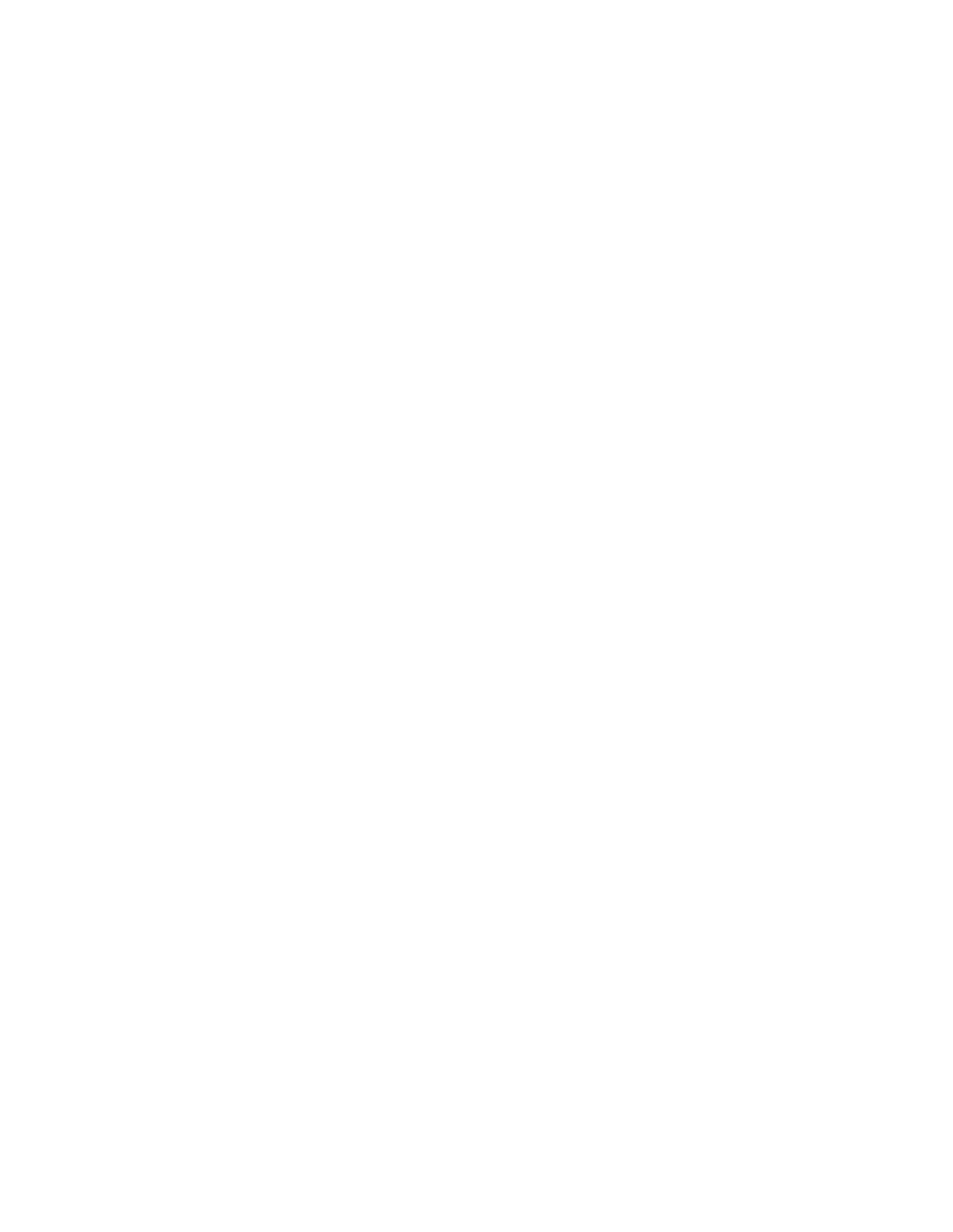### CERTIFICATION OF CHIEF FINANCIAL OFFICER

<span id="page-8-0"></span>I, Jill M. Taymans, certify that:

1.I have reviewed this quarterly report on Form 10-Q/A of Cryo-Cell International, Inc. (the "Registrant");

2.Based on my knowledge, this report does not contain any untrue statement of a material fact or omit to state a material fact necessary to make the statements made, in light of the circumstances under which such statements were made, not misleading with respect to the period covered by this report;

3.Based on my knowledge, the financial statements, and other financial information included in this report, fairly present in all material respects the financial condition, results of operations and cash flows of the registrant as of, and for, the periods presented in this report;

4.The Registrant's other certifying officer(s) and I are responsible for establishing and maintaining disclosure controls and procedures (as defined in Exchange Act Rules 13a-15(e) and 15d-15(e)) and internal control over financial reporting (as defined in Exchange Act Rules 13a-15(f) and 15d – 15(f)) for the Registrant and have:

(a)Designed such disclosure controls and procedures, or caused such disclosure controls and procedures to be designed under our supervision, to ensure that material information relating to the Registrant, including its consolidated subsidiaries, is made known to us by others within those entities, particularly during the period in which this quarterly report is being prepared;

(b)Designed such internal control over financial reporting, or caused such internal control over financial reporting to be designed under our supervision, to provide reasonable assurance regarding the reliability of financial reporting and the preparation of financial statements for external purposes in accordance with generally accepted accounting principles;

(c)Evaluated the effectiveness of the Registrant's disclosure controls and procedures and presented in this report our conclusions about the effectiveness of the disclosure controls and procedures, as of the end of the period covered by this report based on such evaluation; and

(d)disclosed in this report any change in the Registrant's internal control over financial reporting that occurred during the Registrant's most recent fiscal quarter that has materially affected, or is reasonably likely to materially affect, the Registrant's internal control over financial reporting;

5.The Registrant's other certifying officer(s) and I have disclosed, based on our most recent evaluation of internal control over financial reporting, to the Registrant's auditors and the audit committee of the Registrant's board of directors (or persons performing the equivalent functions):

(a)All significant deficiencies and material weaknesses in the design or operation of internal control over financial reporting which are reasonably likely to adversely affect the Registrant's ability to record, process, summarize and report financial information; and

(b)Any fraud, whether or not material, that involves management or other employees who have a significant role in the Registrant's internal control over financial reporting.

Dated: April 27, 2022 /s/ Jill M. Taymans

Jill M. Taymans